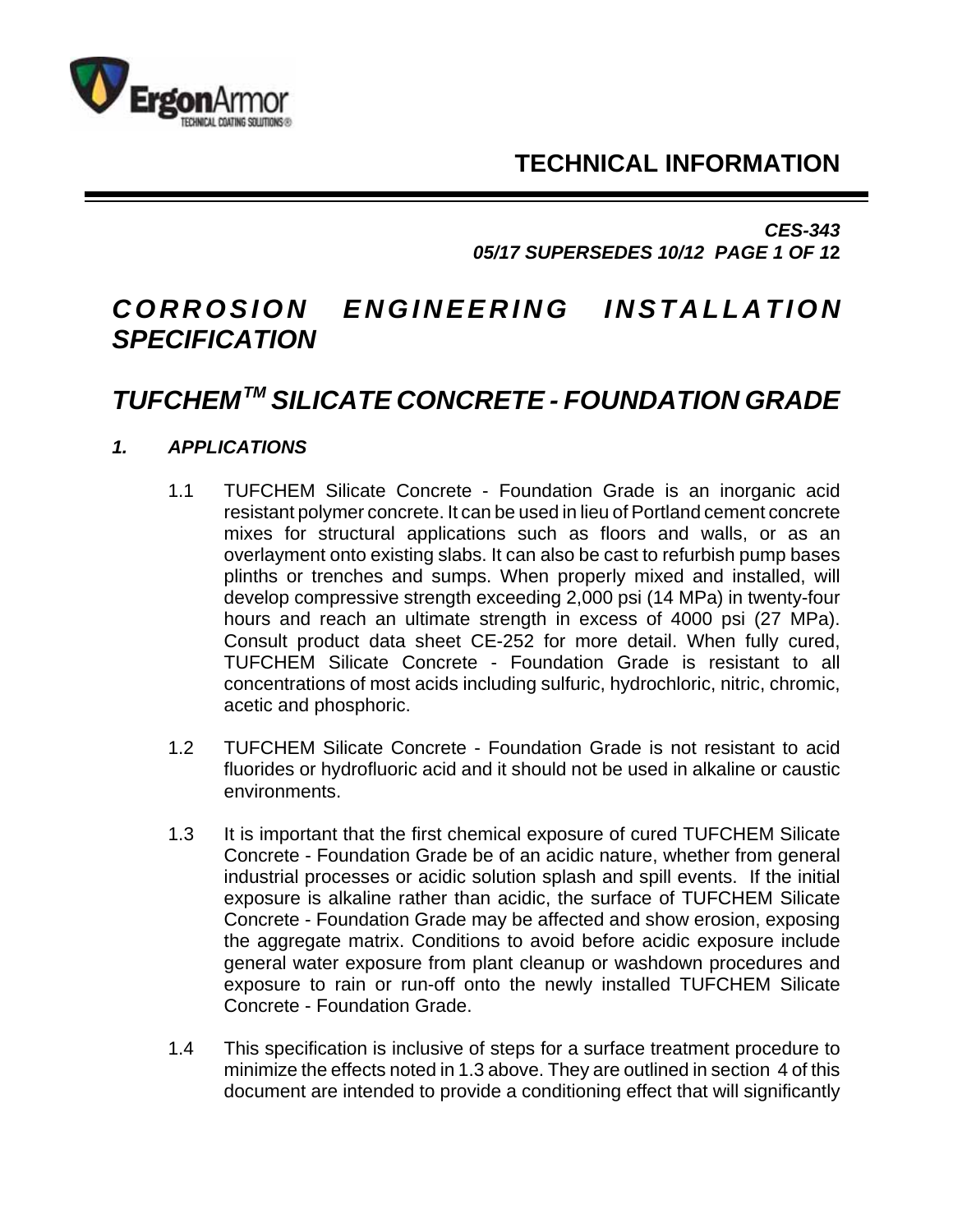## *TUFCHEMTM SILICATE CONCRETE - FG INSTALLATION SPECIFICATION CES-343 05/17 SUPERSEDES 10/12 PAGE 2 OF 12*

minimize surface erosion caused by exposing newly installed TUFCHEM Silicate Concrete - Foundation Grade to inappropriate initial chemistry.

## *2. REQUIREMENTS*

- 2.1 Concrete surfaces against which TUFCHEM Silicate Concrete Foundation Grade is to be cast shall be clean, sound, hard and of a roughened profile. To enhance the intimate mechanical bond, the concrete surface shall be roughened (1/8"- 1/4" (3-6 mm) profile minimum).
- 2.2 TUFCHEM Silicate Concrete Foundation Grade can be used for structural applications in a similar manner to Portland cement concrete. When used in such fashion, the steel reinforcement must be designed, detailed and placed in accordance with the latest design and construction codes, just as one would do if the design would use a regular concrete mix of similar physical properties. One difference is epoxy coated rebar is usually suggested, as most applications for TUFCHEM Silicate Concrete - Foundation Grade are in corrosive environments. For certain demanding chemical service applications, uncoated steel rebar has been cleaned and coated with a high performance lining system such as PENNCOAT® 401 Lining System (CE-264) that offers even greater chemical service capabilities than epoxy coated rebar, or use of pultruded FRP rebar may be considered. Consult Corrosion Engineering for more detail.
- 2.3 It is suggested all reinforcement steel be covered with a minimum 2" (50 mm) thickness of TUFCHEM Silicate Concrete - Foundation Grade. Generally the minimum thickness for application of TUFCHEM Silicate Concrete - Foundation Grade is 1.5" (40 mm). For lesser thickness requirements consult Corrosion Engineering for optional suggestions.
- 2.4 Form work shall be adequately designed and reinforced to withstand a 140 pounds per cubic ft (2.2 gm/cm<sup>3</sup>) wet density castable concrete.
- 2.5 Forms must be sealed to prevent leakage of any liquid from the mix, and they shall be coated with a non-reactive form release agent. Release agents such as linseed oil, grease or plastic coated formwork are acceptable release agents.
- 2.6 Metal form ties shall be cut off flush with the casting surface after forms are removed.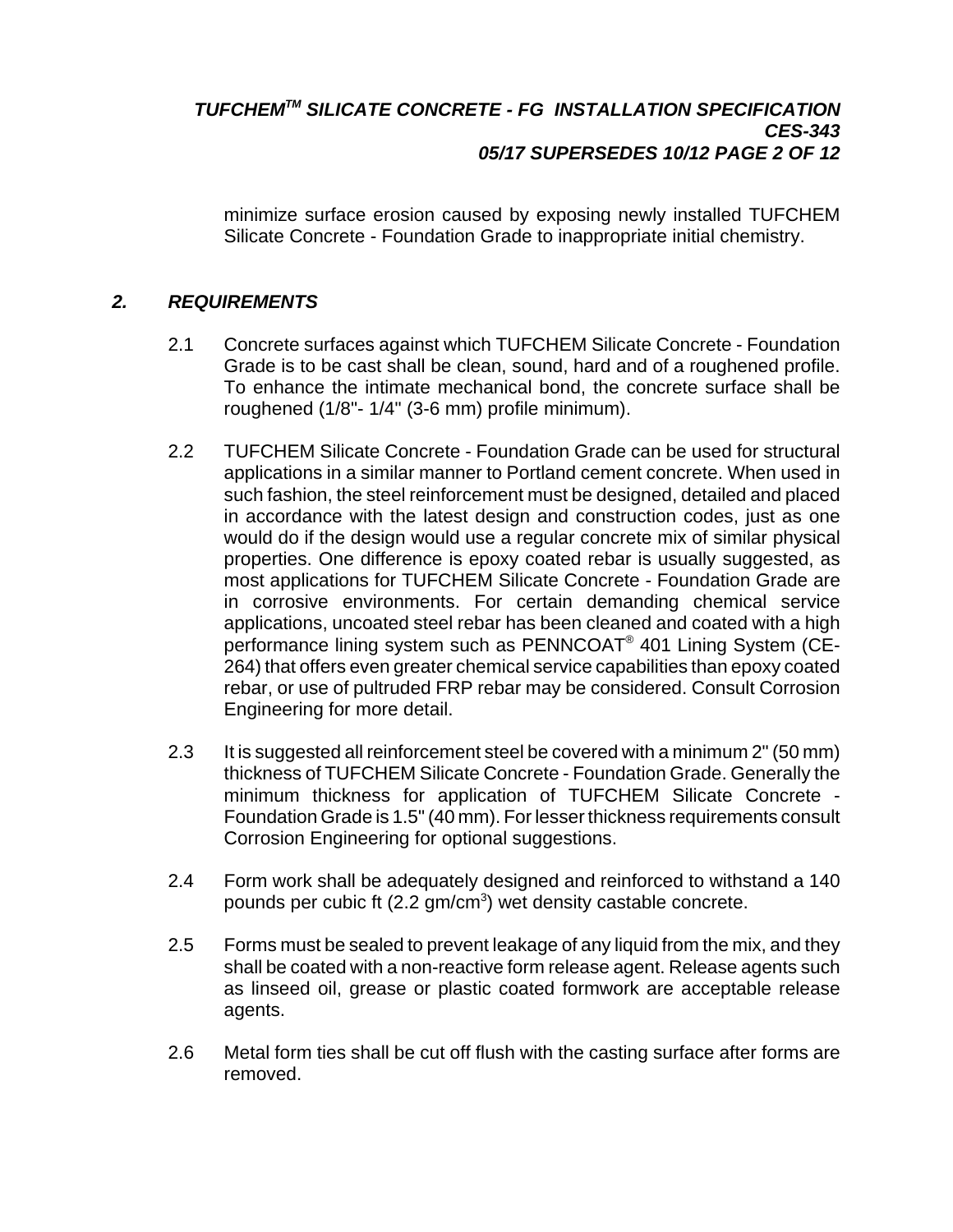# *TUFCHEMTM SILICATE CONCRETE - FG INSTALLATION SPECIFICATION CES-343 05/17 SUPERSEDES 10/12 PAGE 3 OF 12*

#### *3. MEMBRANES*

- 3.1 Tufchem Silicate Concrete overlayments, like all concrete materials, should not be considered liquid tight in and of themselves. Like all concretes, there is always the potential for the development of stress and structural cracks. As well these types of materials have a measurable degree of moisture absorption. From a design perspective what this means is while the material itself is unaffected by most chemical exposures, a chemical species can pass through it over time, potentially attacking the underlying substrate. The length of this time is a function of the frequency of a spill, the housekeeping in the area and the specific chemical service. For these reasons, these overlays should be treated like the time proven concept of chemical resistant masonry, and be used in conjunction with an impervious membrane first placed over the underlying substrate. The membrane is then further protected by the concrete overlayment.
- 3.2 The selection of the appropriate membrane to use under the concrete overlayment is a function of a number of selection criteria, including available down time to execute the overall project, required membrane cure time, specific chemical environment, the capability and familiarity with the material of the installation contractor, and cost.
- 3.3 Candidate membrane materials that are most commonly used with Tufchem Silicate Concrete include PENNCOAT™ 101 Membrane (data sheet CE-142), TUFCHEMTM II Membrane (CE-196), TUFCHEM II SL Membrane (CE-197), PENNCOAT 600 Membrane (CE-144), PENNCHEM™ 97 Membrane (CE-293), FURALAC Membrane (CE-295) and PACMASTIC™ 325 Membrane (CE-249). Each of these membranes offers specific advantages and limitations, and the specific data sheets referenced herein as well the associated installation specifications for these membranes should be consulted for specific information. For assistance in the selection of the appropriate membrane, consult your local ErgonArmor representative.
- 3.4 For castings on vertical surfaces, attention must be taken to insure the concrete overlayment is stable. In the case of casting over a membrane, and depending on the height of the vertical rise, this could mean the incorporation of a mechanical anchoring system. The sealing of certain of the above membrane systems in section 3.3 are more easily dealt with as anchors by their nature require a penetration through the membrane which must be sealed in always-wet environments. Consult your local ErgonArmor representative for specific detail in addressing with anchor penetrations through membranes on vertical rises.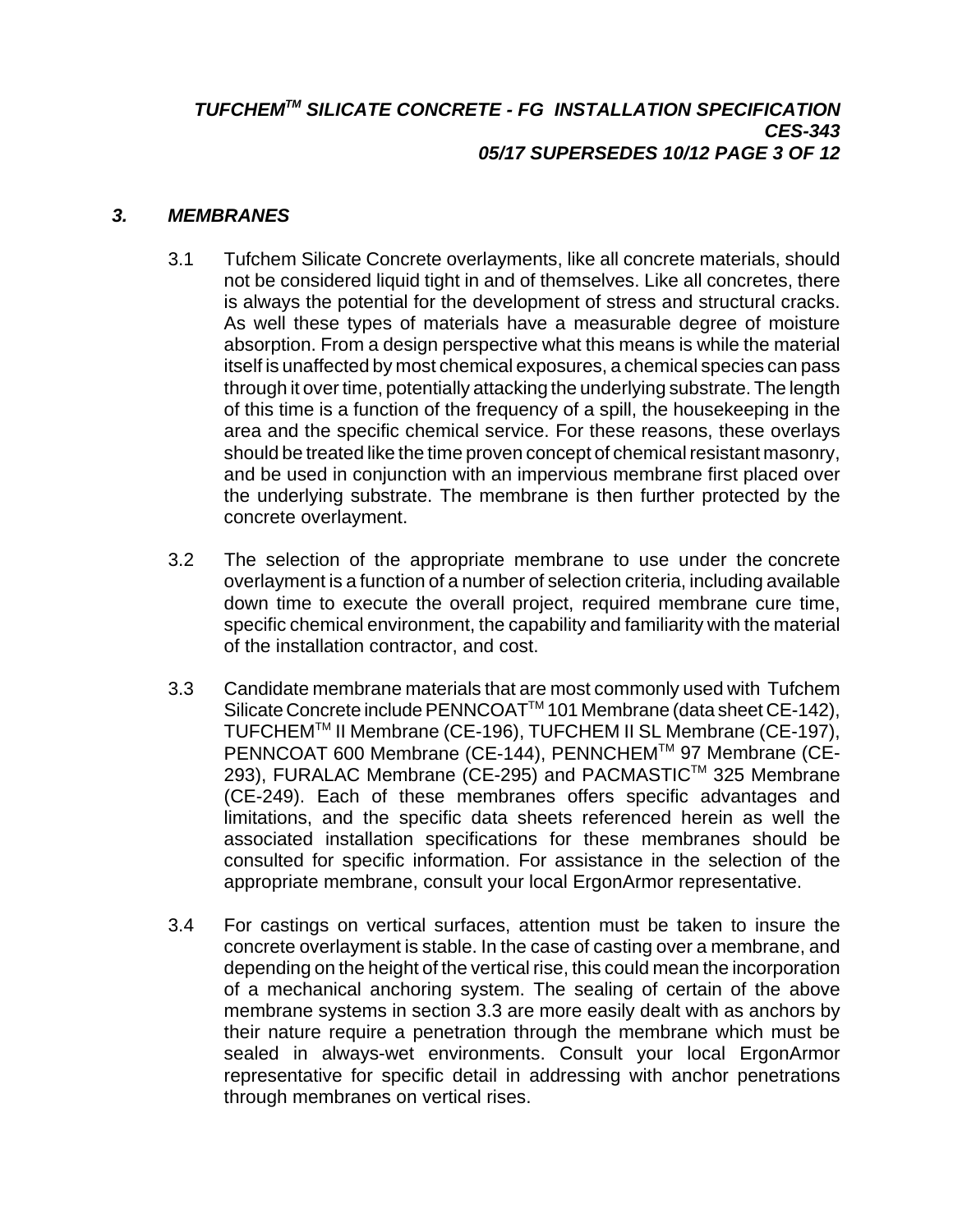## *TUFCHEM® SILICATE CONCRETE - FG INSTALLATION SPECIFICATION CES-343 05/17 SUPERSEDES 10/12 PAGE 4 OF 12*

#### *4. INSTALLATION*

- 4.1 The latest published Corrosion Engineering Data Sheet entitled TUFCHEM Silicate Concrete - Foundation Grade designated CE-252 shall be followed. If there are differences between CE-252 and this Specification, this Specification shall govern.
- 4.2 TUFCHEM Silicate Concrete Foundation Grade is not a hydraulic cement (Portland Cement, calcium aluminate cement) based concrete and thus certain aspects of its installation must be duly followed as noted herein.
- 4.3 Paddle type mortar mixers capable of mixing a minimum of 5-7 cubic ft. (0.15 cu m) of a 140 pound per cubic ft  $(2.2 \text{ gm/cm}^3)$  wet density product shall be used for the mixing of the concrete.
- 4.4 Sufficient mixing capacity shall be available (minimum of two mixers is recommended) so as to allow a continuous placement of mixed TUFCHEM Silicate Concrete - Foundation Grade.
- 4.5 Mixers shall be clean and dry at their time of use. Any remnants of hydraulic cement based concretes or mortars which are attached to the mixing drum or mixing paddles shall be removed or neutralized before charging the mixer with the TUFCHEM Silicate Concrete - Foundation Grade components so as to prevent any contamination of the concrete's hardening system. Portland cement concrete mixes are alkaline in nature and the hardening system for TUFCHEM Silicate Concrete - Foundation Grade is acidic. Remnants of alkaline compounds in the mixing equipment can potentially neutralize and prevent the set of TUFCHEM Silicate Concrete - Foundation Grade.
- 4.6 Contractor will not begin to mix or place TUFCHEM Silicate Concrete Foundation Grade if the weather is threatening, unless a shelter is constructed to protect the mixing and casting operations so as to prevent contamination of the mix.
- 4.7 Large Volume Pours and Concrete Pumping Technique
	- 4.7.1 TUFCHEM Silicate Concrete Foundation Grade is not exothermic and can be mixed in large volume mixers, including ready mix concrete trucks, subject to its work life and set time properties. The ideal ready mix truck has separate compartments for each concrete component - sand, cement, aggregate etc and a separate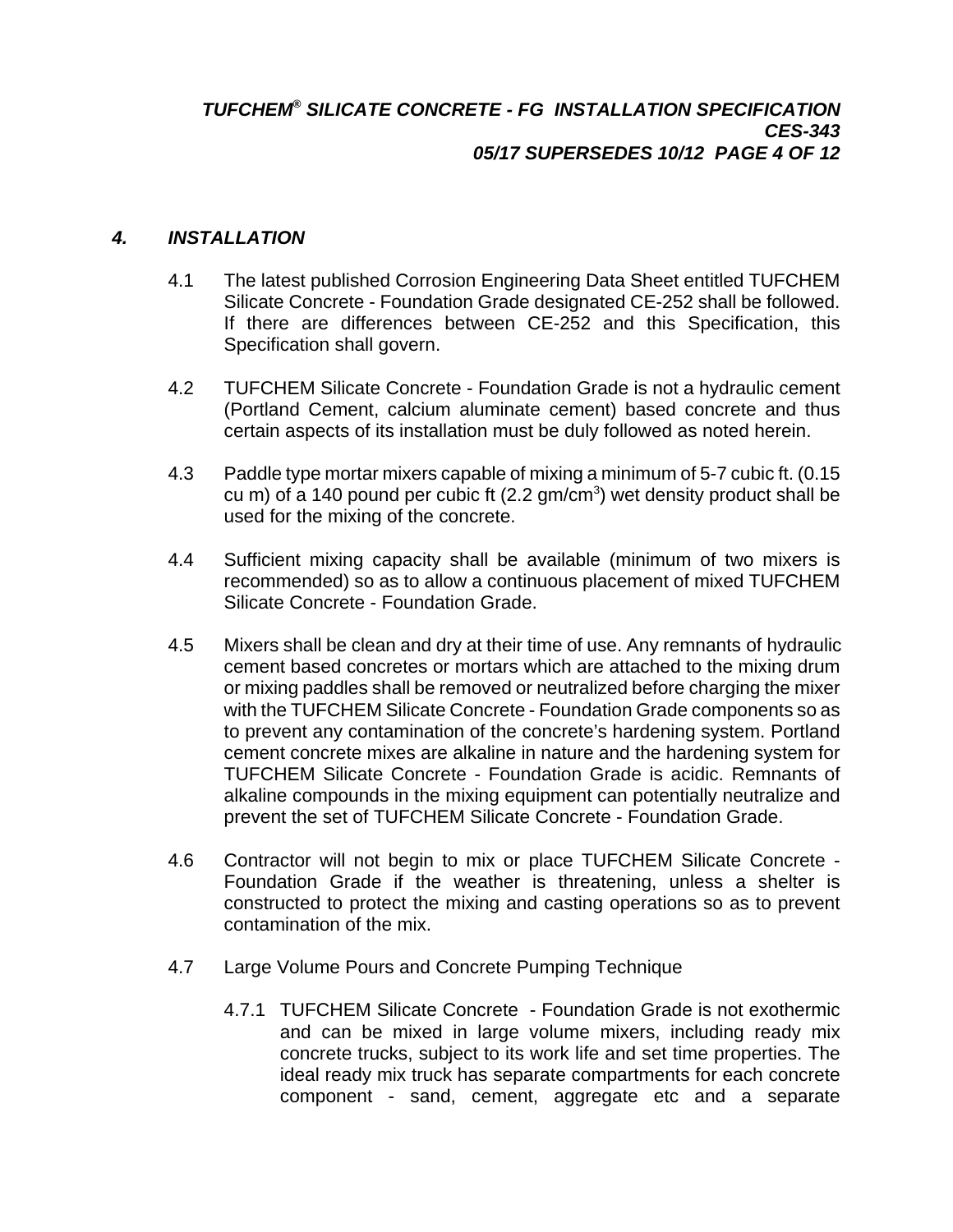## *TUFCHEM® SILICATE CONCRETE - FG INSTALLATION SPECIFICATION CES-343 05/17 SUPERSEDES 10/12 PAGE 5 OF 12*

compartment for the water, although conventional trucks have also been used. See section 3.7.3 below for further precautions. Consult Corrosion Engineering for specific equipment details for large pours.

- 4.7.1 Standard concrete pumping equipment will suitably pump TUFCHEM Silicate Concrete - Foundation Grade with or without fiber additions. Fiber additions minimize shrinkage stresses during curing and therefore improve the concrete's resistance to cracking. Fiber additions do not appreciably increase physical properties such as tensile, compressive, and flexural strengths. See section 3.10 and 3.11 below for more detail on fibers.
- 4.7.2 The recommended hose diameter when pumping is 3-4" (75-100 mm).
- 4.7.3 All equipment used for handling, mixing, pumping, conveying and finishing the TUFCHEM Silicate Concrete - Foundation Grade must be clean, dry and free of any remnants of hydraulic cement based products or other contaminants. See section 3.5.
- 4.7.4 Hoses, mixing equipment, and pumping equipment are to be first wetted with either water or TUFCHEM Silicate Solution before being contacted with the specialty concrete components. After wetting the surfaces of the mixer, pump and hoses, any excess liquid shall be drained/discarded from the equipment.
- 4.8 The mix ratio of filler:solution shall be between 5.5 to 6.5 parts filler:1.0 part solution by weight depending on the degree of slump required. The slump of the wet mix as measured using a standard slump cone will range between 4" and 7" (100 to 175 mm).
- 4.9 The TUFCHEM Silicate Solution shall be added first to the mixer followed by the addition of the TUFCHEM Silicate Concrete - Foundation Grade Filler. The combination of solution and filler shall be mixed until a uniform fully wetted out mix is achieved. (Typically a mixing time of 2 minutes after the addition of the last bag of filler will result in a satisfactory mix.) A very practical field test to determine a good approximate mix ratio is the "wet ball in hand" test. If a baseball-sized (75 mm dia) handful of mixed concrete can be tossed by hand upwards 2-3" (50-75 mm) without falling apart, the mix is suitable, and not too dry.
- 4.10 Never add sand, pea gravel or other aggregates to TUFCHEM Silicate Concrete - Foundation Grade under any circumstances.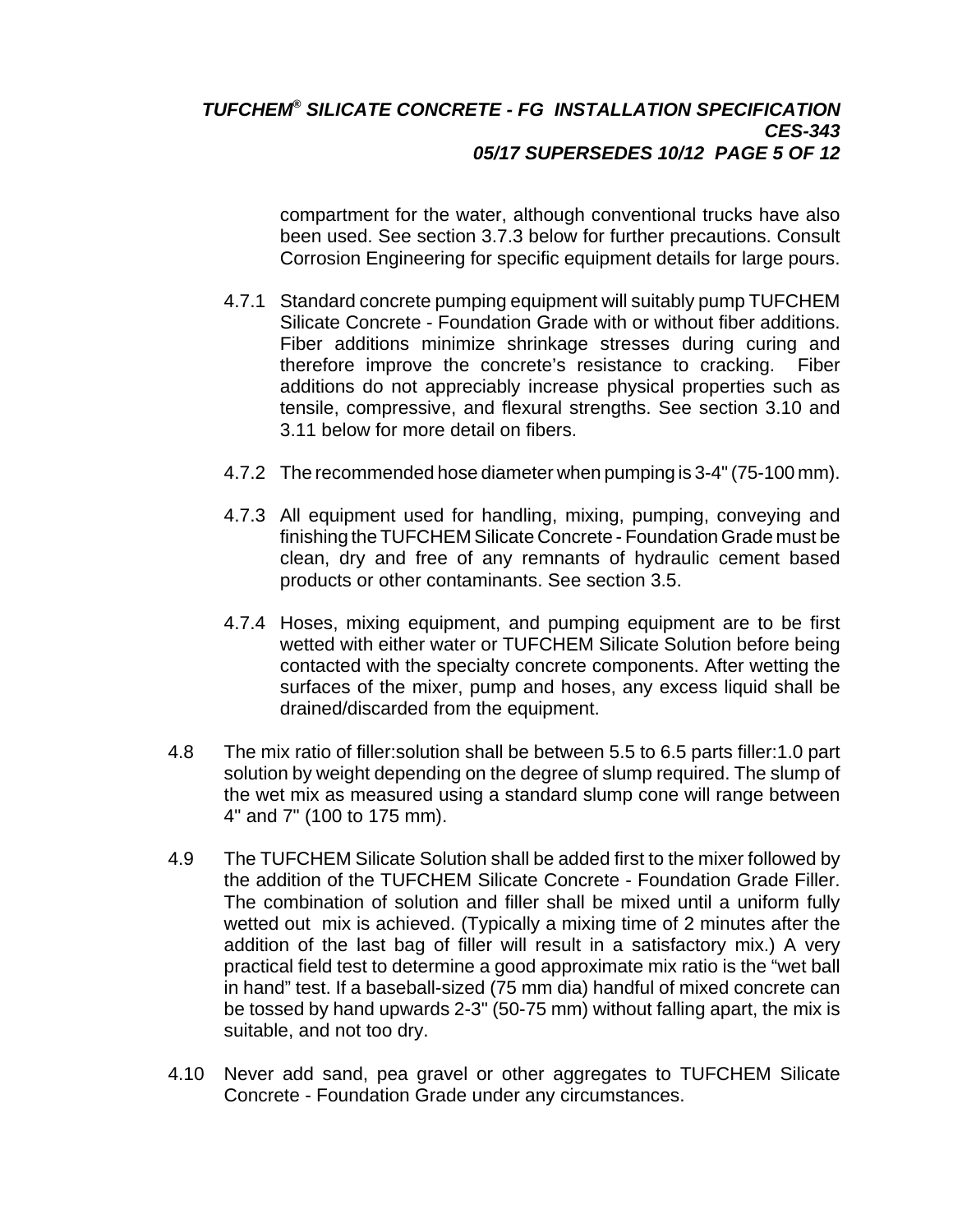## *TUFCHEM® SILICATE CONCRETE - FG INSTALLATION SPECIFICATION CES-343 05/17 SUPERSEDES 10/12 PAGE 6 OF 12*

- 4.11 Polypropylene Fibers
	- 4.11.1 Notwithstanding the incorporation and use of steel fibers for specialized applications (consult Corrosion Engineering) outlined in section 3.12 below, TUFCHEM Silicate Concrete - Foundation Grade is usually supplied with polypropylene fibers incorporated into the powder mix at the factory. The addition of these fibers helps to minimize propagation of small hairline cracks that may develop during curing. Fibers should not be considered as a replacement for structural reinforcement, and will not eliminate the potential for TUFCHEM Silicate Concrete - Foundation Grade to crack if stresses exceed its tensile capabilities. Consult Corrosion Engineering if a concrete without these factory added fibers is desired.
	- 4.11.2 If the fibers are to be field added (very rare), they shall be sprinkled into the wet mix while the mixing paddles are turning. Mixing shall continue for at least (1) one minute after the fibers have been added and until they are uniformly distributed in the mix before the mix is dumped. If fibers tend to ball up, first add them to the Solution in the mixer before the filler is added.

#### 4.12 Steel Fiber Addition

- 4.12.1 Steel fibers have been shown to enhance the abrasion resistance of TUFCHEM Silicate Concrete - Foundation Grade in very special applications such as coke wharf docks. Consult Corrosion Engineering for further details as to the use of steel fibers.
- 4.12.2 RIBTEC® 316 stainless steel needles (fibers) or equal shall be uniformly distributed at an addition of 2% (by weight of the wet concrete mix) into the TUFCHEM Silicate Concrete - Foundation Grade wet mix while it is still in the mixer. Fiber size shall be determined based on the specifics of the application.
- 4.12.3 The fibers are to be sprinkled through a screen sieve having 3/8" openings into the wet mix of concrete while the mixing paddles are turning. Mixing shall continue for at least 1 minute after the fibers have been added until they are uniformly distributed in the mix before the mix is dumped.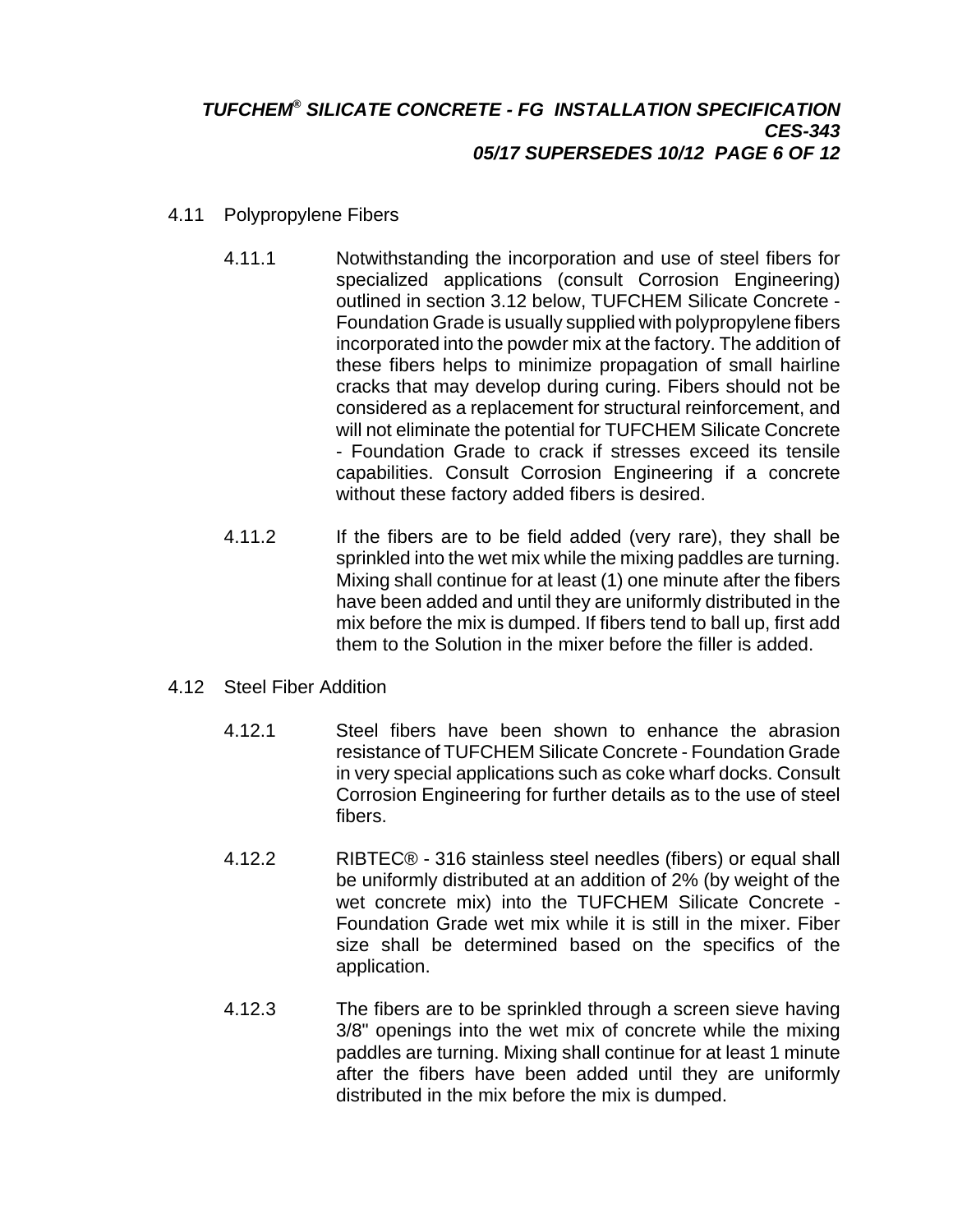## *TUFCHEM® SILICATE CONCRETE - FG INSTALLATION SPECIFICATION CES-343 05/17 SUPERSEDES 10/12 PAGE 7 OF 12*

- 4.12.4 After the stainless steel fibers have been added to the wet mix and uniformly dispersed, the mixed wet concrete shall be dumped and placed within twenty (20) minutes. Any surface finishing must be done immediately after placement. Once the surface is finished, it must not be disturbed. The silicate solution used in this specialty mix will react with carbon dioxide in the air to create a thin skin on the surface of the finished placed product and any attempt to finish the surface after this skinning has taken place will tear the surface
- 4.13 Pencil vibrators can be used and will aid in the proper placement of the wet concrete mix. They shall be held either against the formwork immediate to the area being cast and/or against the steel reinforcing, or used in the concrete itself. Do not vibrate to excess so as to cause separation of the liquid component. With the measured slump of the mix being between 3" and 6", (75-150 mm) this action will be sufficient for proper placement of the fiber reinforced TUFCHEM Silicate Concrete - Foundation Grade.
- 4.14 The finishing of the surface of TUFCHEM Silicate Concrete Foundation Grade shall be undertaken with a wood float and/or a steel trowel. Do not over finish so as to create a skin on the placed material. TUFCHEM Silicate Concrete - Foundation Grade is an industrial material and cannot be finished glass smooth. If the placement of the TUFCHEM Silicate Concrete - Foundation Grade is disrupted, the surface against which new material is to be placed when the operation resumes shall be left as a roughened finish edge so that resumed placement of the product will well wet the interface and provide good mechanical bond. Consult Corrosion Engineering for further suggested construction joint details, but in general treat these details as if the pour was being made using Portland cement concrete based mixes.
- 4.15 TUFCHEM Silicate Concrete Foundation Grade does not cure like concrete. There is no "fat" or cement paste in the material, and hence it does not respond to attempts to float cement paste to the top to work back and forth and tightly close the surface. Generally, place the TUFCHEM Silicate Concrete - Foundation Grade, and follow by a single wood float finish and/or a light steel trowel finish, and leave it. TUFCHEM Silicate Concrete - Foundation Grade develops a surface skin within 20 minutes to a few hours after placement depending upon temperature, and will appear to cure from the top down. Once this skin has formed, do not disturb it. Material has passed the point where further finishing can be done.
- 4.16 Any exposed surface of TUFCHEM Silicate Concrete Foundation Grade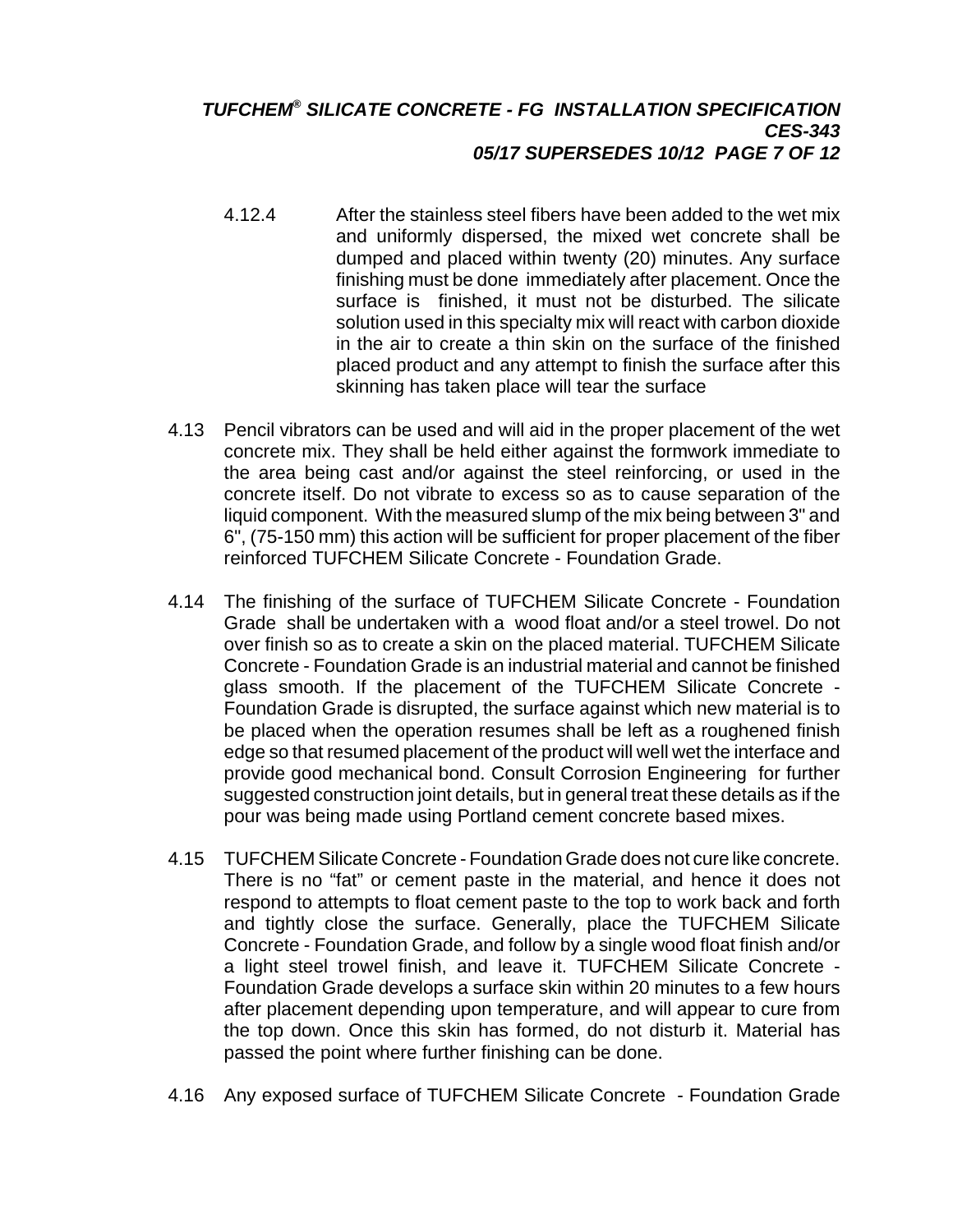## *TUFCHEM® SILICATE CONCRETE - FG INSTALLATION SPECIFICATION CES-343 05/17 SUPERSEDES 10/12 PAGE 8 OF 12*

shall be protected for a minimum of 24 hours while curing at 70°F (21°C). Do not apply curing compounds, burlap or water for curing. Lower temperatures (do not install below 10°C) of the wet concrete mix or its components, application temperature, ambient air temperatures, or curing temperatures will significantly retard the setting time and rate of strength development.

- 4.17 It is recommended that the TUFCHEM Silicate Solution and TUFCHEM Silicate Concrete Foundation Grade Filler be brought to a minimum temperature of 50°F (10°C) at time of mixing. Ambient air temperature at time of mixing and placement and immediate to the location of material casting shall be a minimum of 50°F (10°C) . The minimum curing temperature of the placed castable shall be 70°F (21°C). Curing temperatures shall not exceed 100°F (38°C)*.*
- 4.18 When the castings and test cubes are cured at 70°F (21°C) formwork may be removed when the test cubes exhibit compressive strength results of at least 1500 psi (10 MPa) when tested in accordance with ASTM C579.
- 4.19 If the surface of placed TUFCHEM Silicate Concrete Foundation Grade is exposed to hot direct sunlight, small bubbles of silicate may appear at the surface. Shading or covering from the sun will minimize this phenomenon.
- 4.18 No addition of water or any other additives shall be added to this specially formulated composition.
- 4.20 Use water for cleaning tools, mixing equipment and paddles, wheel barrels, shovels, conveyors, etc. For cleaning the mixer, the placement of pea gravel stone or other rounded aggregate into the mixer with water will help clean the surfaces of the mixer.
- 4.21 In immersion applications such as sumps and trenches, it is noted TUFCHEM Silicate Concrete - Foundation Grade does have a measurable degree of absorption. When used for applications, use of an underlying membrane should be considered in keeping with good design guidelines for chemical resistant masonry. Consult Corrosion Engineering for more detail.

#### *5. SURFACE TREATMENT*

5.1 The surface of TUFCHEM Silicate Concrete - Foundation Grade can be protected from developing an etched pebbly-appearing finish if exposed to rinse water too soon before full cure, by applying a surface treatment onto the freshly placed concrete. (Note: the surface etching does not affect the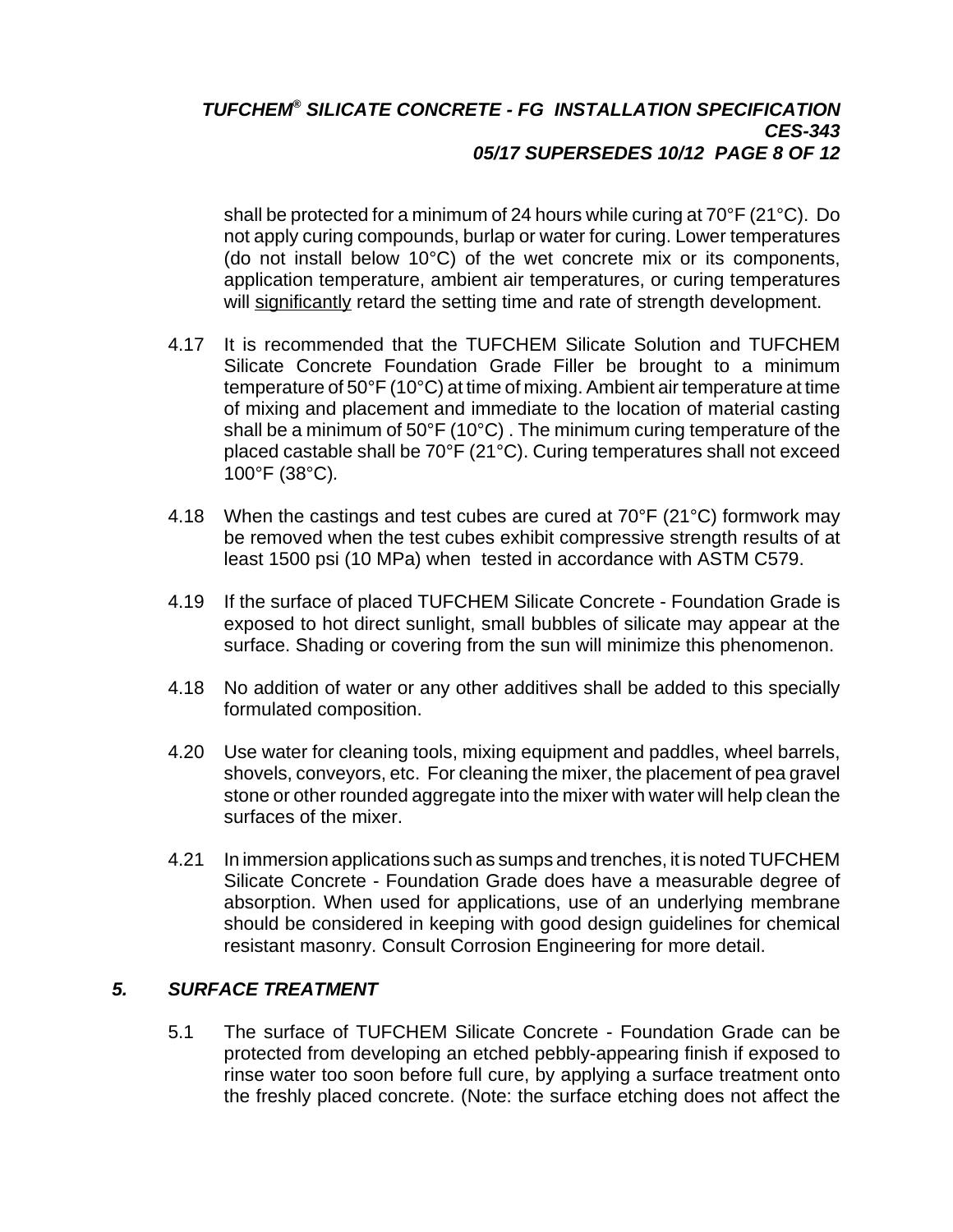## *TUFCHEM® SILICATE CONCRETE - FG INSTALLATION SPECIFICATION CES-343 05/17 SUPERSEDES 10/12 PAGE 9 OF 12*

structural integrity of the TUFCHEM Silicate Concrete - Foundation Grade, but rather is a surface appearance issue. Application of surface treatment outlined below is suggested to eliminate or minimize this effect.)

- 5.2 Surface treatment can proceed as early as when the installed TUFCHEM Silicate Concrete - Foundation Grade has cured enough to accept foot traffic. This time period will vary depending on environmental conditions. It is acceptable to wait up to 24 hours to apply the surface treatment, as long as there is no possibility of the TUFCHEM Silicate Concrete - Foundation Grade being exposed to water from any source.
- 5.3 This surface treatment procedure involves diluting muriatic acid and spray applying the solution onto a TUFCHEM Silicate Concrete - Foundation Grade substrate. Observe all precautions associated with handling muriatic acid and use all appropriate personal protection equipment.
- 5.4 Acid dilution presents many hazards and should only be done by a knowledgeable and competent person who fully understands all of the hazards involved and is trained in the proper techniques of this operation.
- 5.5 Materials and Equipment Required
	- 5.5.1 Safety Gear: All appropriate safety gear including, but not limited to, rubber gloves, rubber boots, goggles and face shields. Consult muriatic acid MSDS for recommendations.
	- 5.5.2 Treatment Materials:
		- Muriatic Acid, available from hardware supply stores, typically 31.45% concentration.
		- Plastic five gallon pail for preparing acid mixture.
		- Plastic hand held garden sprayer for applying diluted acid to TUFCHEM Silicate Concrete - Foundation Grade surface.
		- Clean/potable water for acid dilution.
		- Wooden or plastic stirring stick.
- 5.6 Acid Dilution Procedure
	- 5.6.1 Use all applicable personal protection equipment as specified on muriatic acid container label and MSDS. Prepare this acid mixture in a safe, well ventilated area, away from other workers or equipment that may be affected by acid or mixture exposure or contact.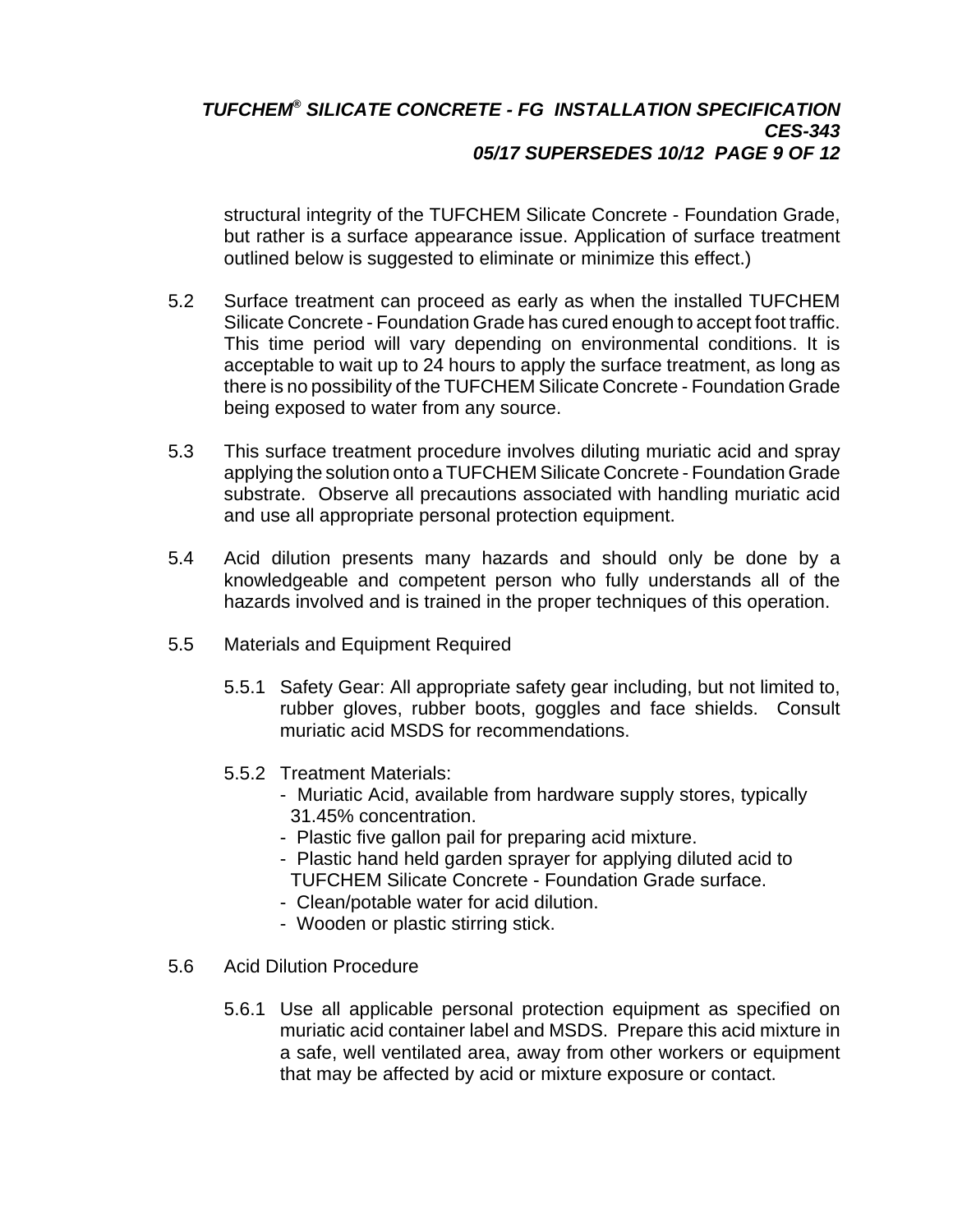#### *TUFCHEM® SILICATE CONCRETE - FG INSTALLATION SPECIFICATION CES-343 05/17 SUPERSEDES 10/12 PAGE 10 OF 12*

# 5.6.2 ALWAYS add ACID to WATER.

Never add water to acid. This order of addition can create dangerous heat generation and splashing of the mixture out of the mix container.

- 5.6.3 The mixture is prepared as follows:
	- 1) Add three (3) quarts of water to a clean five gallon plastic pail.
	- 2) Slowly add one (1) quart of muriatic acid to the water, gently stirring as the acid is being added.
	- 3) Some heat will be generated while making this dilution. Allow the temperature to stabilize before transferring it to the plastic sprayer/application equipment.
- 5.7 Surface Treatment Application
	- 5.7.1 Adjust the pattern to a wide fine spray.
	- 5.7.2 Apply JUST ENOUGH of the acid mixture to the TUFCHEM Silicate Concrete - Foundation Grade surface to thoroughly wet the surface.
	- 5.7.3 DO NOT over apply the mixture to create puddles or standing pools of acid.
	- 5.7.4 After applying the acid mixture, keep the area protected from water exposure until the surface has completely dried. Allowing 16 - 24 hours before water exposure will insure that the surface treatment has had time to achieve the full conditioning effects.

# *6. QUALITY ASSURANCE*

- 6.1 The mix ratio of filler: solution should be between 5. 5 and 6.5 parts filler: 1.0 part solution. Within this range of allowable mix ratios, the slump of the wet mix as measured using a standard slump cone will range between 4" and 7". The addition of fibers (reference 310 and 311) will result in the slump range being reduced to between 3" and 6". Where sections to be cast are heavily reinforced, placement will be enhanced with mixes exhibiting slump values of 5" - 6" (125-150 mm). Too dry a mix will result in voids in the concrete. Too wet a mix will result in lower strengths.
- 6.2 For determining compressive strength, cubes or cylinders can be use. 2 sets of specimens per set shall be prepared for every 4 cubic yards (3 cu m) to be installed. Test specimens shall be prepared in accordance with ASTM C579.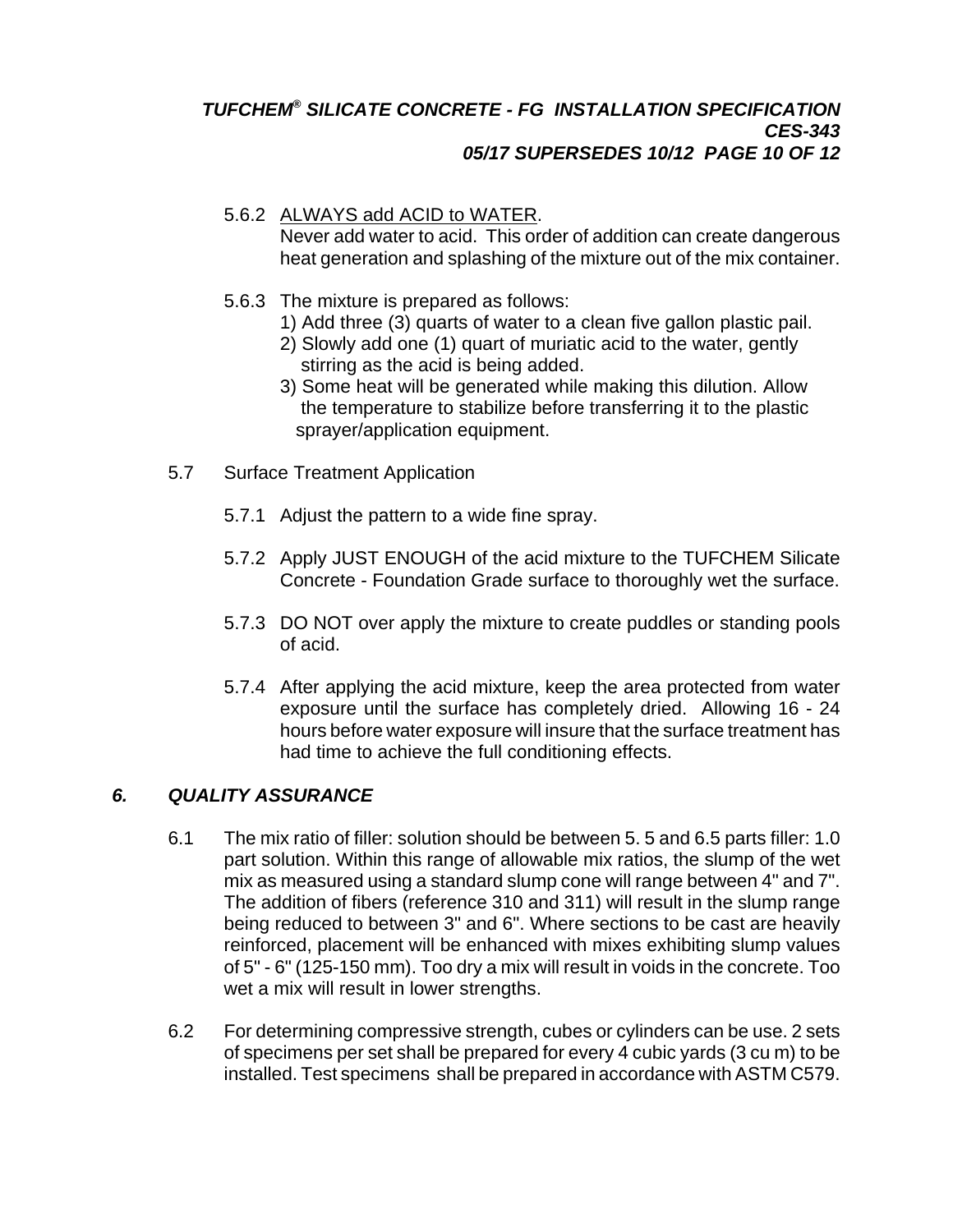### *TUFCHEM® SILICATE CONCRETE - FG INSTALLATION SPECIFICATION CES-343 05/17 SUPERSEDES 10/12 PAGE 11 OF 12*

- 6.3 If the mixed TUFCHEM Silicate Concrete Foundation Grade is placed by pumping techniques, the molds shall be filled at the hose discharge and externally vibrated as they are being filled. The filled mold shall be screeded flush with the top of the mold. The molds shall be suitably coded to identify placement location, time, date, and ambient temperature.
- 6.4 If the mixed TUFCHEM Silicate Concrete Foundation Grade is placed by casting techniques the molds shall be filled at the point of placement. The molds shall be filled in thirds and externally vibrated at each filling. The filled mold shall be screeded flush with the top of the mold. The molds shall be suitably coded to identify placement, time, date, ambient temperature.
- 6.5 The prepared test specimens shall be cured at the same temperatures as the field installed product.
- 6.6 When the castings are cured at  $70^{\circ}F(21^{\circ}C)$  temperature, formwork may be removed when the test specimens exhibit compressive strength results of at least 1500 psi (10MPa) when tested in accordance with ASTM C579.
- 6.7 Test specimens shall be used if necessary for compressive strength gain determination. The curing temperature and ambient air temperatures during the curing period shall be reported.
- 6.8 After twenty eight (28) days curing time, final specimens from each set shall be crushed at ambient temperature to determine the ultimate compressive strength. The curing temperatures and ambient air temperatures shall be reported.

# *7. SAFETY PRECAUTIONS / DISCLAIMER*

7.1 Read and follow the hazard information, precautions and first aid directions on the individual product labels and material safety data sheets before using. While all statements, technical information, and recommendations contained herein are based on information our company believes to be reliable, nothing contained herein shall constitute any warranty, express or implied, with respect to the products and/or services described herein and any such warranties are expressly disclaimed. We recommend that the prospective purchaser or user independently determine the suitability of our product(s) for their intended use. No statement, information or recommendation with respect to our products, whether contained herein or otherwise communicated, shall be legally binding upon us unless expressly set forth in a written agreement between us and the purchaser/user.